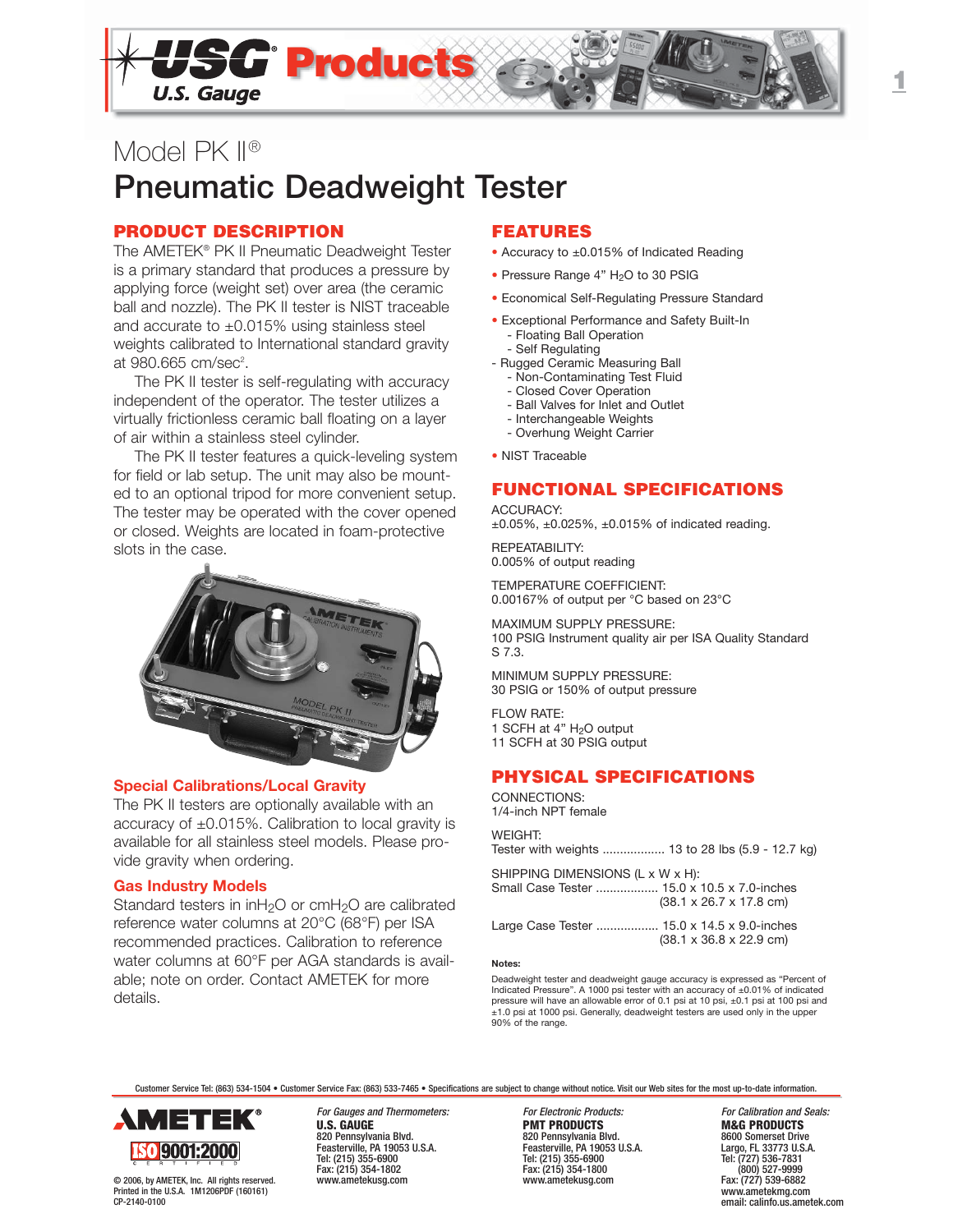# Model PK II® **Pneumatic Deadweight Tester**

## **ORDERING INFORMATION**

| Model               | <b>Certified Range</b>         | <b>Increment</b>       | <b>W/C and Ball Output</b>   |  |
|---------------------|--------------------------------|------------------------|------------------------------|--|
| <b>PK2-20-SS</b>    | 1 to 20 psi                    | 1 psi                  | 1 psi                        |  |
| <b>PK2-30-SS</b>    | 1 to 30 psi                    | 1 psi                  | 1 psi                        |  |
| PK2-2000GM-SS       | 25 to 2,000 g/cm <sup>2</sup>  | $25$ g/cm <sup>2</sup> | 25 g/cm <sup>2</sup>         |  |
| PK2-2010GMSS        | 10 to 2,000 g/cm <sup>2</sup>  | $5$ g/cm <sup>2</sup>  | 10 and 25 g/cm <sup>2</sup>  |  |
| <b>PK2-700MB-SS</b> | 10 to 700 mbar                 | 20 mbar                | 20 mbar                      |  |
| PK2-2B-SS           | 0.02 to 2 bar                  | $0.02$ bar             | $0.02$ bar                   |  |
| PK2-2B.01-SS        | 0.01 to 2 bar                  | 0.005 bar              | 0.01 and 0.02 bar            |  |
| <b>PK2-200N-SS</b>  | 2 to 200 kPa                   | 2 kPa                  | 2 kPa                        |  |
| <b>PK2-201N-SS</b>  | 1 to 200 kPa                   | 0.5 kPa                | 1 and 2 kPa                  |  |
| <b>PK2-250WC-SS</b> | 10 to 250 in H <sub>2</sub> O  | 10 in $H2O$            | 10 in $H2O$                  |  |
| PK2-304WC-SS        | 4 to 304 in H <sub>2</sub> O   | 1 in $H_2O$            | 4 in $H_2O$                  |  |
| <b>PK2-404WC-SS</b> | 4 to 404 in H <sub>2</sub> O   | 1 in $H_2O$            | 4 in $H_2O$                  |  |
| <b>PK2-650WC-SS</b> | 10 to 650 in H <sub>2</sub> O  | 10 in $H2O$            | 10 in $H2O$                  |  |
| <b>PK2-654WC-SS</b> | 4 to 654 in H <sub>2</sub> O   | 1 in $H_2O$            | 4 and 10 in $H_2O$           |  |
| <b>PK2-850WC-SS</b> | 10 to 850 in H <sub>2</sub> O  | 10 in $H2O$            | 10 in $H2O$                  |  |
| <b>PK2-854WC-SS</b> | 4 to 854 in H <sub>2</sub> O   | 1 in $H_2O$            | 4 and 10 in $H_2O$           |  |
| <b>PK2-500CM-SS</b> | 10 to 500 cmH <sub>2</sub> O   | 10 cmH <sub>2</sub> O  | 10 $cmH2O$                   |  |
| PK2-1000CM-SS       | 10 to 1,000 cmH <sub>2</sub> O | 10 $cmH2O$             | 10 $cmH2O$                   |  |
| PK2-1500CM-SS       | 10 to 1,500 cmH <sub>2</sub> O | 10 cmH <sub>2</sub> O  | 10 and 25 cmH <sub>2</sub> O |  |
| PK2-2000CM-SS       | 10 to 2,000 cmH <sub>2</sub> O | 10 $cmH2O$             | 10 and 25 $cmH2O$            |  |
| PK2-MED             | 10 to 325 mmHg                 | 5 mmHg                 | 10 mmHg                      |  |

#### **Calibration Options**

| <b>Model Suffix</b> | <b>Accuracy</b>              | Gravity                                      | <b>Data</b> |  |
|---------------------|------------------------------|----------------------------------------------|-------------|--|
| <b>NONE</b>         | $\pm 0.050\%$ rdg (standard) | Standard or local gravity (specify on order) | None        |  |
| $-1B$               | $\pm 0.025\%$ rdg (optional) | Standard or local gravity (specify on order) | None        |  |
| $-1A$               | $\pm 0.015\%$ rdg (optional) | Standard or local gravity (specify on order) | None        |  |
| /C                  | $\pm 0.050\%$ rdg (standard) | Standard or local gravity (specify on order) | Yes         |  |
| $-1B/C$             | $\pm 0.025\%$ rdg (optional) | Standard or local gravity (specify on order) | Yes         |  |
| $-1A/C$             | $\pm 0.015\%$ rdg (optional) | Standard or local gravity (specify on order) | Yes         |  |

| Fittings, Adapters, Unions, Plugs, Tubing, and Hoses |        |                                                                            |  |  |  |
|------------------------------------------------------|--------|----------------------------------------------------------------------------|--|--|--|
|                                                      | K-1082 | Tubing kit (2) 30 in (76.2 cm) sections 1/4" NPT female x 1/4" NPT female) |  |  |  |
| <b>Tripod</b>                                        |        |                                                                            |  |  |  |
|                                                      | K-1562 | Tripod                                                                     |  |  |  |
| <b>Tools</b>                                         |        |                                                                            |  |  |  |
|                                                      | 1GT-99 | Gauge pointer puller set                                                   |  |  |  |

Customer Service Tel: (863) 534-1504 • Customer Service Fax: (863) 533-7465 • Specifications are subject to change without notice. Visit our Web sites for the most up-to-date information.



© 2006, by AMETEK, Inc. All rights reserved. Printed in the U.S.A. 1M1206PDF (160161) CP-2140-0100

For Gauges and Thermometers: For Electronic Products: For Calibration and Seals:<br> **For Electronic Products:** For Formulation and Seals: **FRODUCTS M&G PRODUCTS U.S. GAUGE PMT PRODUCTS**<br>
820 Pennsylvania Blvd.<br>
Feasterville, PA 19053 U.S.A.<br>
Feasterville, PA 19053 U.S.A.<br>
Feasterville, PA 1903 820 Pennsylvania Blvd. 820 Pennsylvania Blvd. 8600 Somerset Drive Feasterville, PA 19053 U.S.A. Feasterville, PA 19053 U.S.A. Largo, FL 33773 U.S.A. 1.0000 Scores Christianus and Capital and Capital and Capital and Capital and Capital and Capital and Capital<br>
Tel: (215) 355-6900 Somerset Drive<br>
Tel: (215) 355-5900 Tel: (215) 356-5900 Tel: (215) 356-7831<br>
Tel: (215) 356 Fax: (215) 354-1802 Fax: (215) 354-1800 (800) 527-9999

www.ametekusg.com

(800) 527-9999<br>Fax: (727) 539-6882<br>www.ametekmg.com email: calinfo.us.ametek.com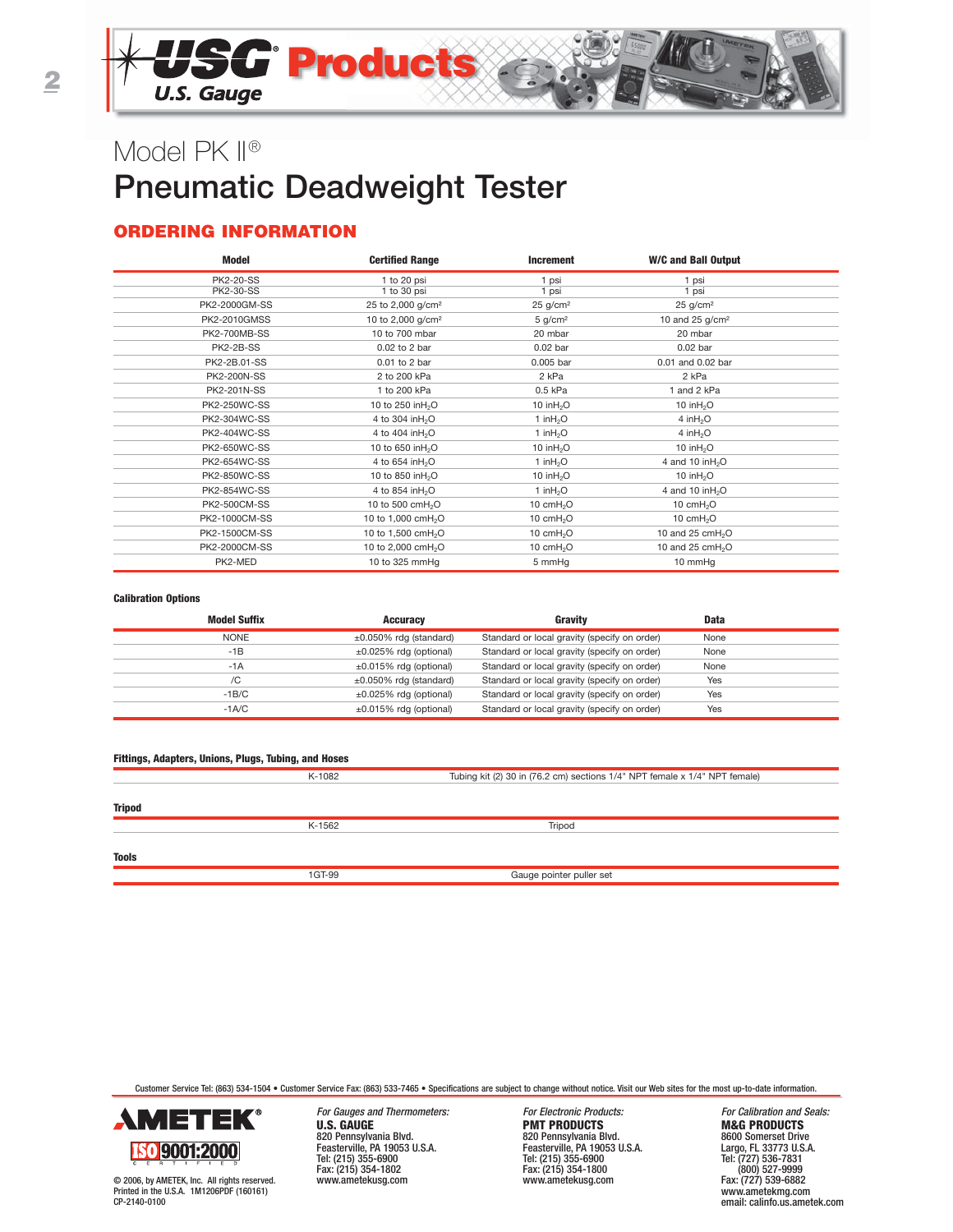

# Model PK II® **Pneumatic Deadweight Tester**

## **FEATURES**

The PK II tester is a floating ball-type, pneumatic deadweight tester with many features designed to improve performance and safe operation when used according to the instrument's operating instructions. Listed are some of the inherent features of the AMETEK PK II Deadweight Tester.

#### **Floating Ball**

While in operation, the PK II tester's ball and weights float freely, supported only by a thin film of air which is virtually frictionless. This eliminates the necessity to rotate the weights during testing and allows the user to concentrate on the instrument calibration.

#### **Self-Regulating**

The instrument's built-in flow regulator automatically adjusts the input air flow to maintain the ball and weights in a float position. The regulator also compensates for variations in pressure from the air supply. These features eliminate the necessity of having to continually adjust the supply during the test.

#### **Rugged Ceramic Measuring Ball**

The floating ball/piston is manufactured from aluminum oxide ceramic - a material with near-diamond hardness. The ball, unlike steel and carbide pistons, may be dropped on hard surfaces without damage.

#### **Quick Setup and Operation**

The setup for the PK II tester is completed by simply connecting two tubes and adding the appropriate weights. Operation is fast and efficient with no valves to adjust and no regulation needed between set points. Pressure regulators are not required if the air supply is within the tester's operational requirements.

#### **Non-Contaminating Test Fluid**

The instrument's test fluid is Nitrogen or instrument quality air complying with the ISA Standard S7.3. This fluid is non-contaminating to virtually all processes, thus eliminating the need to clean instruments after calibration and before use.

### **Non-Contaminating Test Fluid**

The PK II tester is designed for laboratory and portable use in the field. The instrument includes built-in tripod mounts. A tripod may be ordered separately.

#### **Closed Cover Operation**

The PK II tester is designed to operate with the cover closed, thus eliminating the effects of wind during field operation.

#### **Ball Valves**

AMETEK floating ball testers, such as the PK II tester, incorporate multi-position ball valves for both the inlet and outlet valve connections. These ensure trouble free operation that is both fast and efficient.

## **General Process Information for Calibrated Parts**

- Local gravity values must be specified by customer in gals, cm/sec sec, or m/sec sec.
- Include serial number, accuracy, gravity, and model number of deadweight tester when ordering weight sets or calibrated parts.
- Masses for weights ordered separately, including tolerance, must be supplied by customer; unless combined with tester on same order.
- Calibrated parts may be made to archival data if requested on the purchase order.
- Calibrated parts are certified for physical dimension only (mass or area) and not for accuracy unless ordered with a new tester or the tester is returned for proper calibration of parts.
- PK II weight set changes and additions require a matching weight carrier and/or conversion ring for the proper incremental output values.

#### *Certification of Accuracy and Traceability*

A Certification of Accuracy and Traceability to NIST is included with every AMETEK floating ball-type deadweight tester. An optional Certification of Accuracy with area, mass and intrinsic correction factors is available.

Customer Service Tel: (863) 534-1504 • Customer Service Fax: (863) 533-7465 • Specifications are subject to change without notice. Visit our Web sites for the most up-to-date information.



© 2006, by AMETEK, Inc. All rights reserved. Printed in the U.S.A. 1M1206PDF (160161) CP-2140-0100

For Gauges and Thermometers: For Electronic Products: For Galibration and Seals:<br> **For Electronic Products**<br> **For Electronic Products**<br> **For Calibration and Seals: PRODUCTS U.S. GAUGE PMT PRODUCTS M&G PRODUCTS** 820 Pennsylvania Blvd. 820 Pennsylvania Blvd. 8600 Somerset Drive Feasterville, PA 19053 U.S.A. Feasterville, PA 19053 U.S.A. Largo, FL 33773 U.S.A. Tel: (215) 355-6900 Tel: (215) 355-6900 Tel: (727) 536-7831 Fax: (215) 354-1802 Fax: (215) 354-1800 (800) 527-9999

Fax: (727) 539-6882 www.ametekmg.com email: calinfo.us.ametek.com